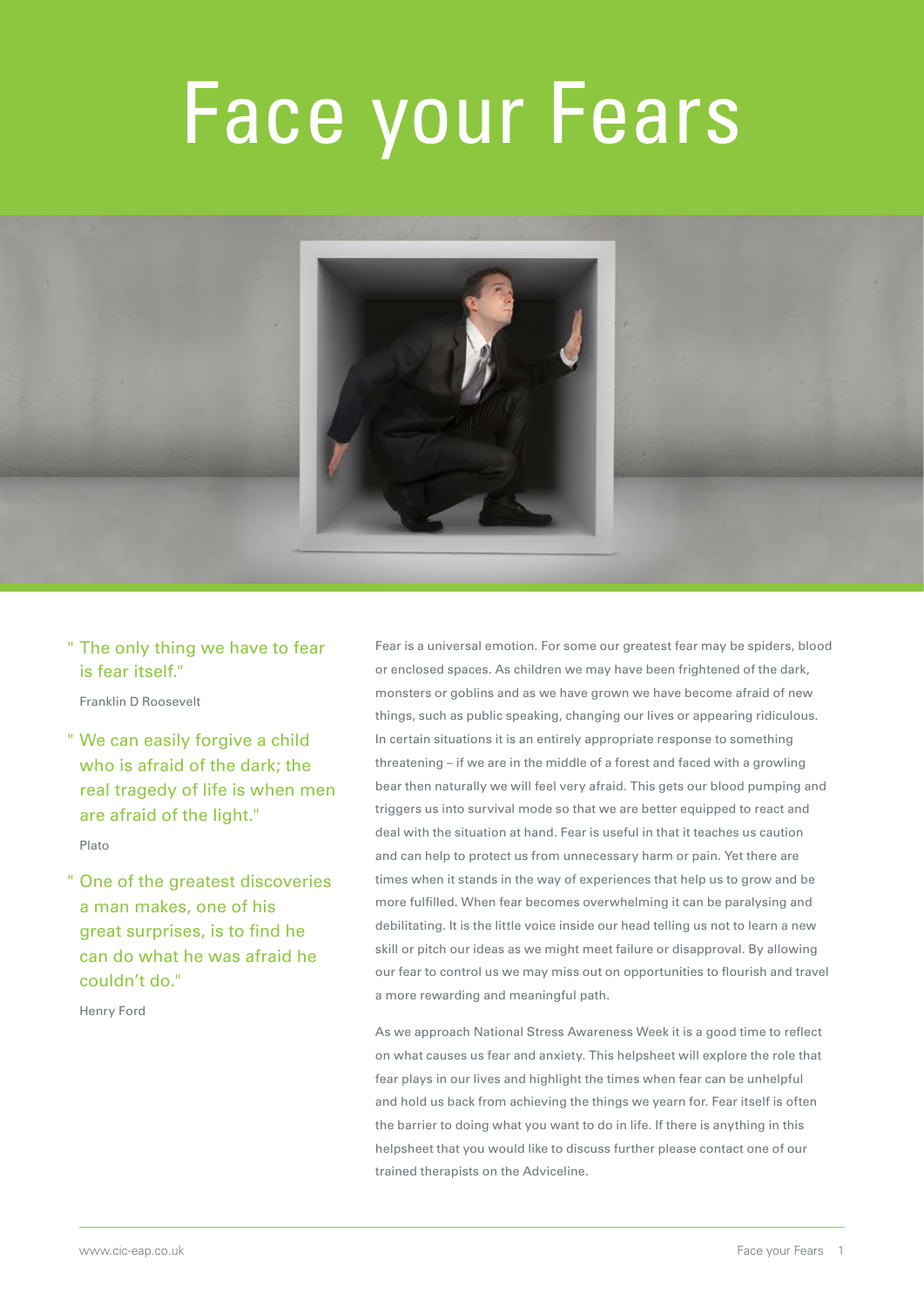## Understanding Fear

When we experience fear or feel threatened a number of things happen physiologically. Adrenaline is released and directed to the skeletal muscles to prepare for possible action, such as running or fighting. If this happens very quickly we can feel faint, go numb or freeze. Breathing speeds up and heart rate increases. Your pupils dilate. The fear response is almost entirely automatic. It is the same primitive response that we relied on when we were faced with wild animals and natural dangers; today our fears are more likely to be associated with walking down a dark alley, or preparing to meet an intimidating client, and yet the response is the same. Some frightening experiences such as car accidents, combat or personal tragedies can be very traumatic and overwhelm our ability to cope. If these experiences are very profound, or we do not have sufficient support to recover, we may continue to feel affected for some time. In these cases it can be helpful to seek professional help or advice.

As children we are repeatedly primed to be fearful. Parents are often overheard telling their children to 'be careful' but they are rarely ever heard telling children to 'take a risk today'. Understandably parents act on their innate desire to protect their children, but the message that children often internalise is to 'watch out because the world is a dangerous place'. As adults we need greater awareness and a willingness to change if we wish to overcome these deeply held beliefs. Writer of bestseller Feel the Fear and Do it Anyway, Susan Jeffers, suggests there are 3 levels of fear:

#### **Level 1:** Exterior situations

These can be divided into Things that happen such as war, epidemics such as the Ebola crisis or job loss; & Actions like taking an exam, chairing a meeting, climbing a mountain etc.

#### **Level 2:** Ego related

These fears relate to how we perceive ourselves and may include fear of rejection, fear of success, having a child, losing weight etc.

#### **Level 3:** I can't handle it

Susan Jeffers believed that this one key belief was at the root of all fears, that if they were realised you would not be able to cope. It was her contention that if you could develop your belief in your ability to cope with whatever comes your way then you would be able to face your fears.



## Making Fear Go Away

Many of us fall into the trap of the when/ then game: When I feel better I will do it – learn to drive, apply for a new role, write that novel or whatever your goal may be. Unfortunately this does not work. Ignoring your fear and avoiding it can even make it worse as it then gets mixed up with regret, poor self-esteem and low moods. Throughout our lives we are repeatedly confronted with fear, and this will continue for as long as we live.

The only way to get rid of the fear of doing something is to go out and do it. This is well recognised in the world of stage performance where a surprising number of actors have confessed to terrifying stage fright; Bill Nighy, Steven Fry, Judi Dench, Barry Humphries and many more. Laurence Olivier dubbed stage fright as 'the actor's nightmare'. Actor John Simm explains, the remedy is 'you just have to throw yourself on stage, that's the job.' They deal with the fear by facing it. Many argue that this anxiety and tension enhances performance as it adds a certain adrenaline and energy. Writer and Surfer, Laird Hamilton, describes how he uses the experience of fear: 'Forget your emotions around fear for a second and look at the simple reality: It's an energy source designed to increase performance.'

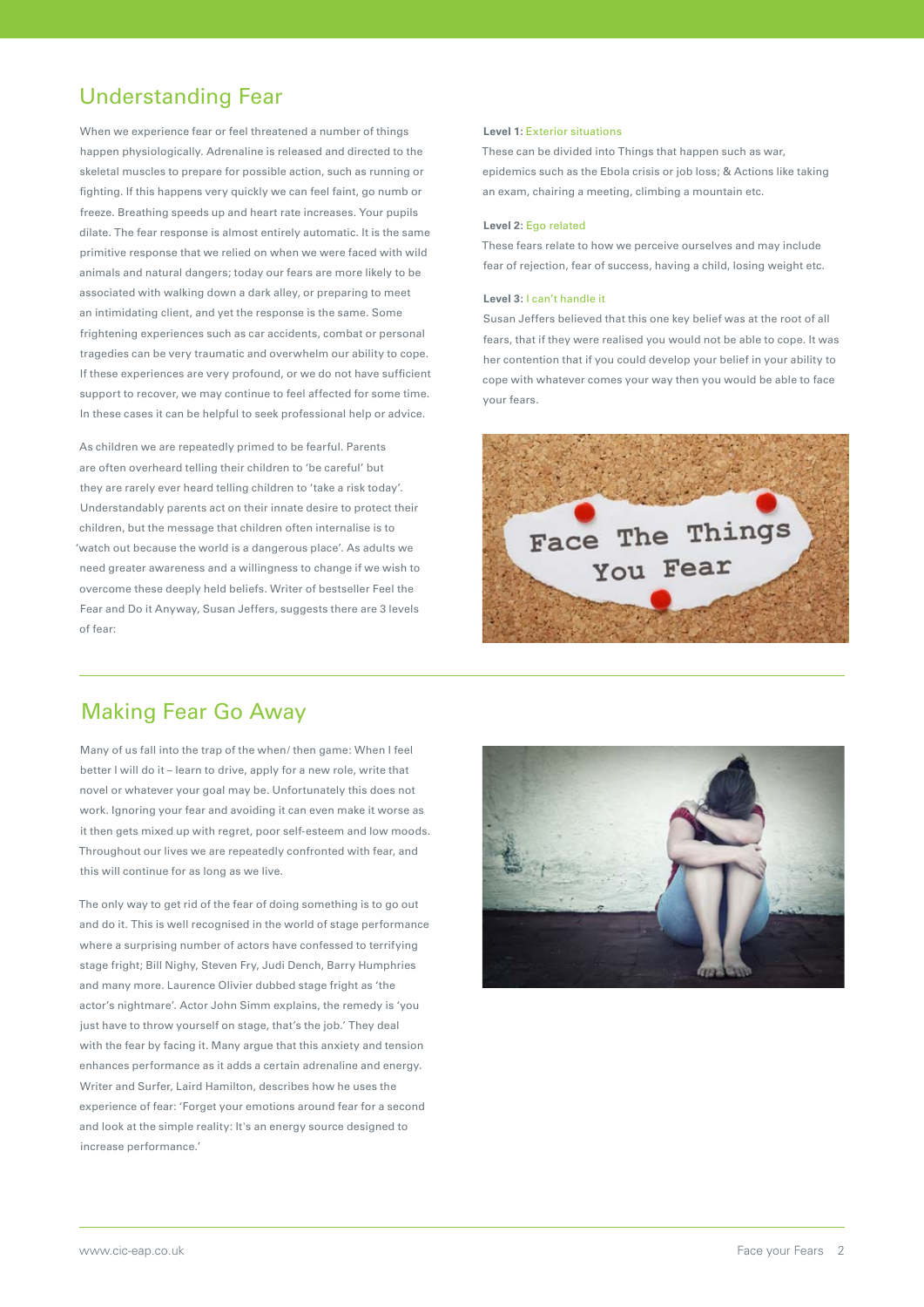## Tips for Facing Fear

Small steps can lead to big changes – Starting by facing your biggest fear may be a little daunting. Remember that a journey of 1,000 miles starts with a single step. With each new challenge you face you grow and become more empowered. An early step could be saying no to somebody, attempting a new recipe or planning your day differently so that you have more time for the things that matter to you.

Accept what you can and cannot control – Fear often increases when we feel that things are beyond our control. In most situations there are things that you can control and things that you cannot. Knowing the difference is helpful. For instance as we are faced with the Ebola crisis most of us have limited control over how events unfold and this can be unsettling. Although we may not have direct influence over how things are handled on a global scale we can ensure that we access up to date advice and guidance on how to protect ourselves and ensure that we do not take unnecessary risks. We can make contributions by donating to organisations that provide support.



**Breathe** – our breath can be a great source of calm. Before you do something you are scared of take a few deep breaths, feel it go deep into your belly as your stomach rises and falls with each breath

**Strike a power pose** – by standing in a posture of confidence for as little as 2 minutes, even if we don't feel confident, we can positively affect our hormones by increasing levels of testosterone and lowering the stress hormone cortisol in the brain. These combine to help us to feel more empowered. A simple power pose involves standing with both arms reaching towards the sky, so that you have a feeling of expansiveness. You may not be able to do this in the middle of an interview or a meeting but taking some moments to do this as you prepare, even if you do this somewhere discreetly, can make a difference. For more information you can watch social psychologist, Amy Cuddy's inspiring and popular Ted Talk.

**Identify the people in your life who hold you back** – we all have people in our lives who continue to tell us to 'be careful', to avoid challenge or risk. It may be a partner who makes us feel we are not clever enough, or a friend who enjoys commiserating with you about your miserable careers. Notice when they say things that make you feel smaller and learn to filter these comments or spend less time with them. Find the people who celebrate your positive qualities and encourage you to reach your goals.

**Pause** – if you are feeling fearful take some time to think things through. Ask yourself if you need to leave the situation in order to protect yourself? Is it possible that unhelpful beliefs and thought patterns are being triggered and, in fact, you are capable of meeting the challenge that is frightening you.